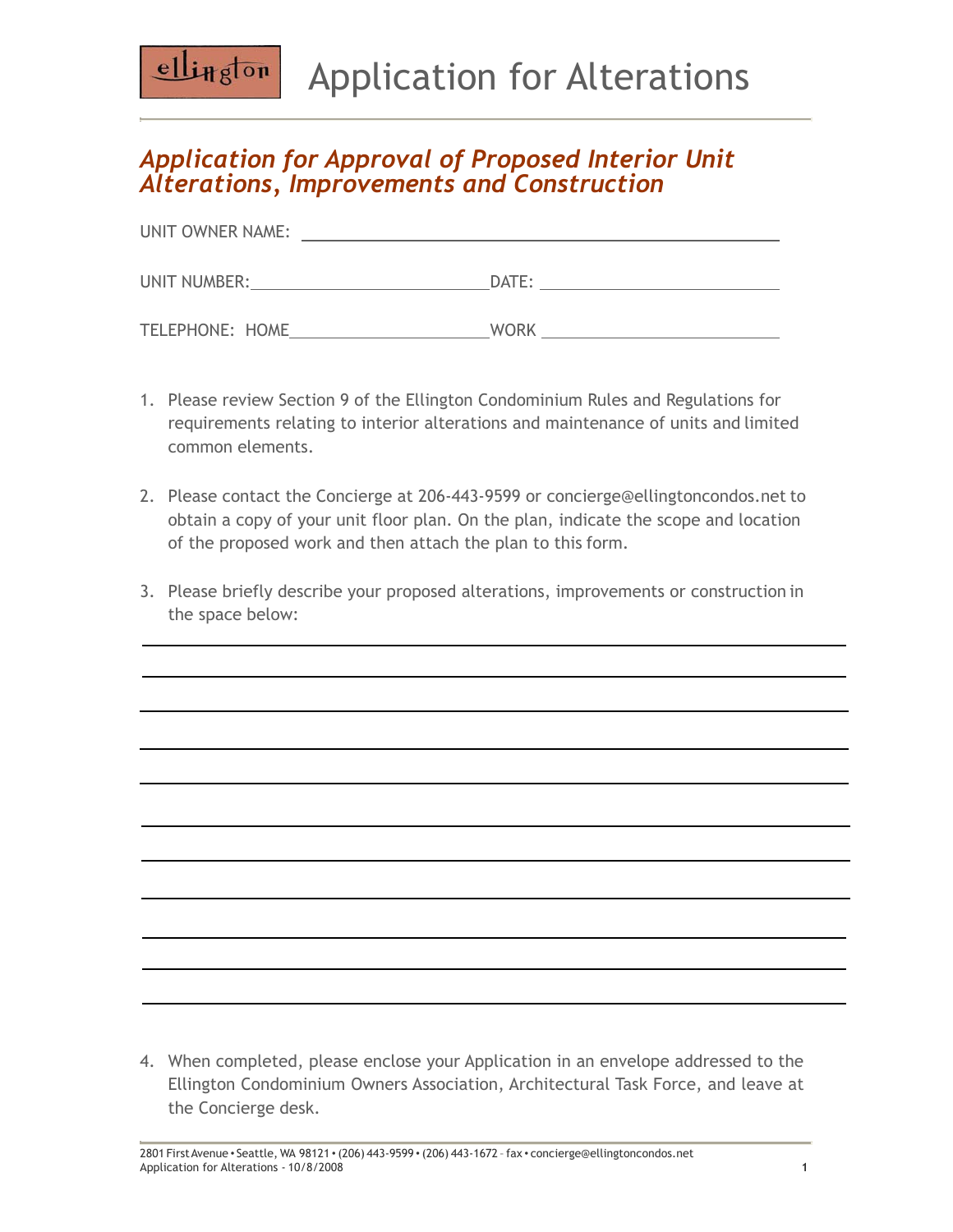## Application for Alterations

Upon receipt, the Architectural Task Force will review your application and contact you to discuss your proposal and, if necessary, request additional information, details or drawings necessary to assure compliance with the Association Declaration provisions and / or Association Rules and Regulations. The task force will then submit its recommendation to the Board for approval. APPLICATIONS MUST BE APPROVED BY THE BOARD BEFORE ANY DEMOLITION OR CONSTRUCTION WORK CAN BEGIN. THE CONTRACTOR, PRIOR TO START OF CONSTUCTION, MUST PLACE A \$2,500.00 DEPOSIT WITH THE PROPERTY MANAGER. In the event there are no damages to the building by the contractor, a full refund will be granted.

The task force is also available to answer any technical questions you may have or to assist you in the preparation of your application.

| Date of Property Manager Review: |      |
|----------------------------------|------|
| <b>Submitted to Task Forces:</b> | Date |
| Submitted to Board for Approval: | Date |

If it takes a village to raise a child, it takes a building to renovate a condo. Even if your project is confined to your own four walls, your neighbors can't help but get involved whether they're suffering the demolition noise or passing your contractors in the hallway.

For that reason, the HOA requires, as part of the Alteration agreement, that you notify your neighbors—upstairs, downstairs and next door—in writing- well in advance of starting any work\*. It's a bit like giving them a heads up before throwing a party, a way to deflect bad feelings and noise complaints.

Be sure to include the following information in your courtesy notification letter:

• the start and end dates of the job

ellington

- a brief description of the work being done
- assurances that the contractor has been instructed to keep hallways clean, avoid work
- in the evenings and on weekends, and generally minimize disruption
- an apology for any potential inconvenience and a thank you for the neighbor's patience
- contact information in case of any concerns.

\*Please see sample notification letter on the next page.